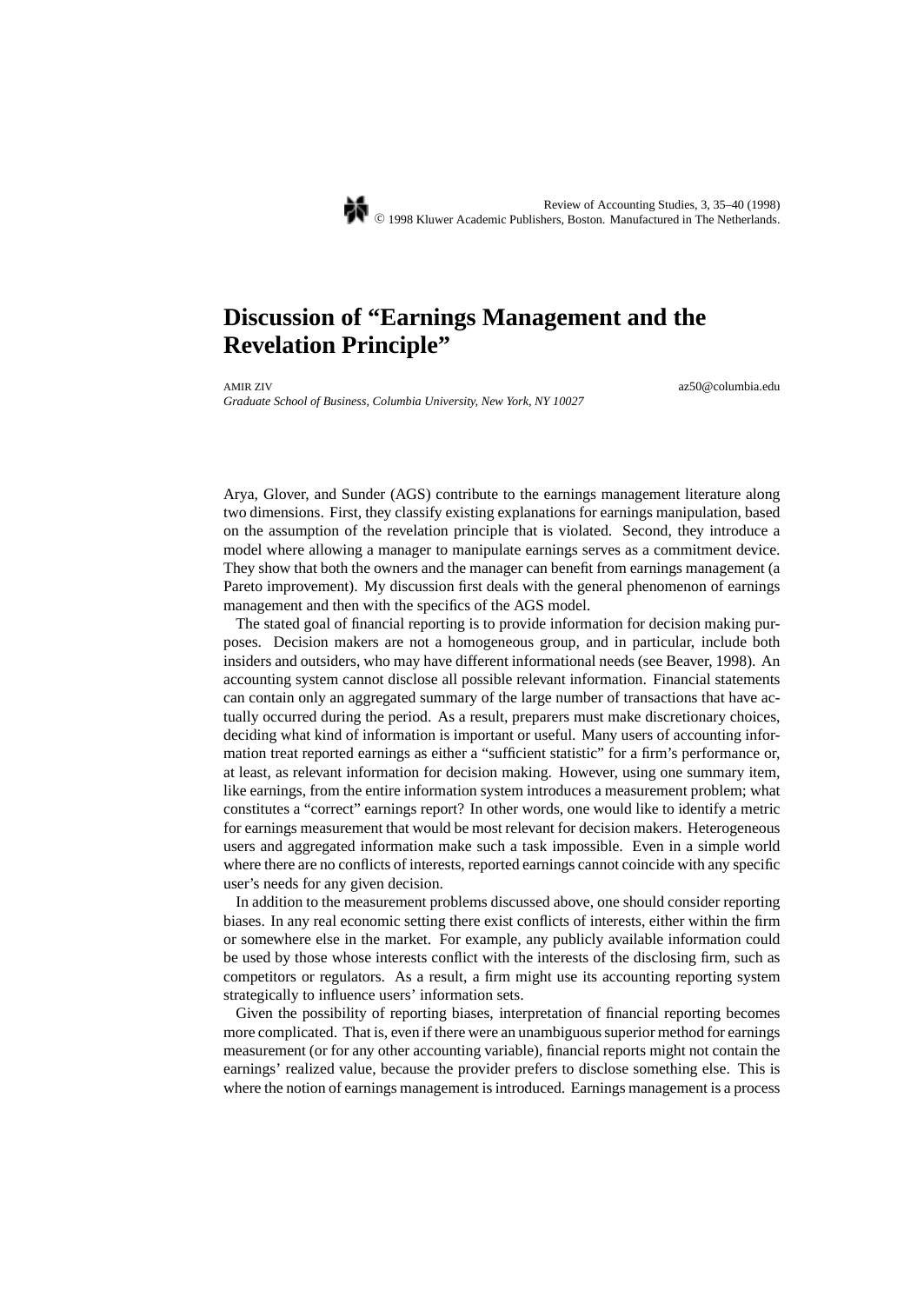of manipulating the time (or other) profile of earnings, while not changing the reported earnings over the long run. Hence, in a given report, we may observe what maximizes the provider's own utility and not what the users would like to know, or anticipate, based on accounting regulations.

Earnings management cases could be classified using a two-by-two matrix. The first dimension distinguishes between incidence of accounting earnings management and economic earnings management. The second dimension classifies earnings management cases based on the existence of an explicit contract between the sender and the receiver. Obviously, these are only polar cases: most real life scenarios are somewhere between the extremes.

There are two methods that could be used for earnings management. First, one could use the flexibility allowed in generally accepted accounting principles (GAAP) to change reported earnings—without changing the underlying (past) cash flows. This is called accounting earnings management. Second, a manager may change operating decisions, such as delivery schedule or maintenance, in order to manage the underlying cash flows, that will later on result in different income reports. This kind of management is usually referred to as economic earnings management.<sup>1</sup> There is no argument that there are real economic costs associated with economic earnings management. Many would claim accounting earnings management is also costly (see Fudenberg and Tirole, 1995). The AGS paper deals with accounting earnings management. A given manager changes only the reporting regime, but not his operating decisions. Note that while there is no direct effect of earnings management on (past) cash flows, there exists an indirect effect on current and future cash flows. This includes compensation that is based on accounting reports as well as the contract termination decision, where cash flows that are associated with a new manager are different from the anticipated cash flows, if the incumbent manager remains with the firm. It would be easy to incorporate real economic earnings management into the AGS setting if, for example, the manager's action space were continuous. Regardless of the manipulation's classification, the distinction between accounting and economic earnings management does not play any significant role in the AGS paper.

The more relevant dimension for the AGS paper is the second dimension, which deals with the existence of a contract between the information sender and its receiver. The two polar cases here are no explicit contract and full contract. On the one hand there is the no contract scenario. This happens, for example, when a firm reports to a market that includes potential investors. Since there is no contract between the firm and such users, they have to rely on accounting standards, and cannot explicitly request a specific form of information, or contractually impose a reward system on the firm. Rational users would try to "reverse" any given report and infer the information that underlined the provided disclosure. An example for such earning management was introduced by Truman and Titman (1988) who analyze income smoothing. Note that almost any signalling paper could be considered as an example here. Most of the documented empirical evidence on earnings management is related to the no contract case, where users try to figure out the motives of firms when reporting to the market when there are no contractual relations with the firm (or when the contract does not relate to the report).<sup>2</sup> Other papers in the current issue of The Review of Accounting Studies deal with financial reporting to the market, where the firm uses the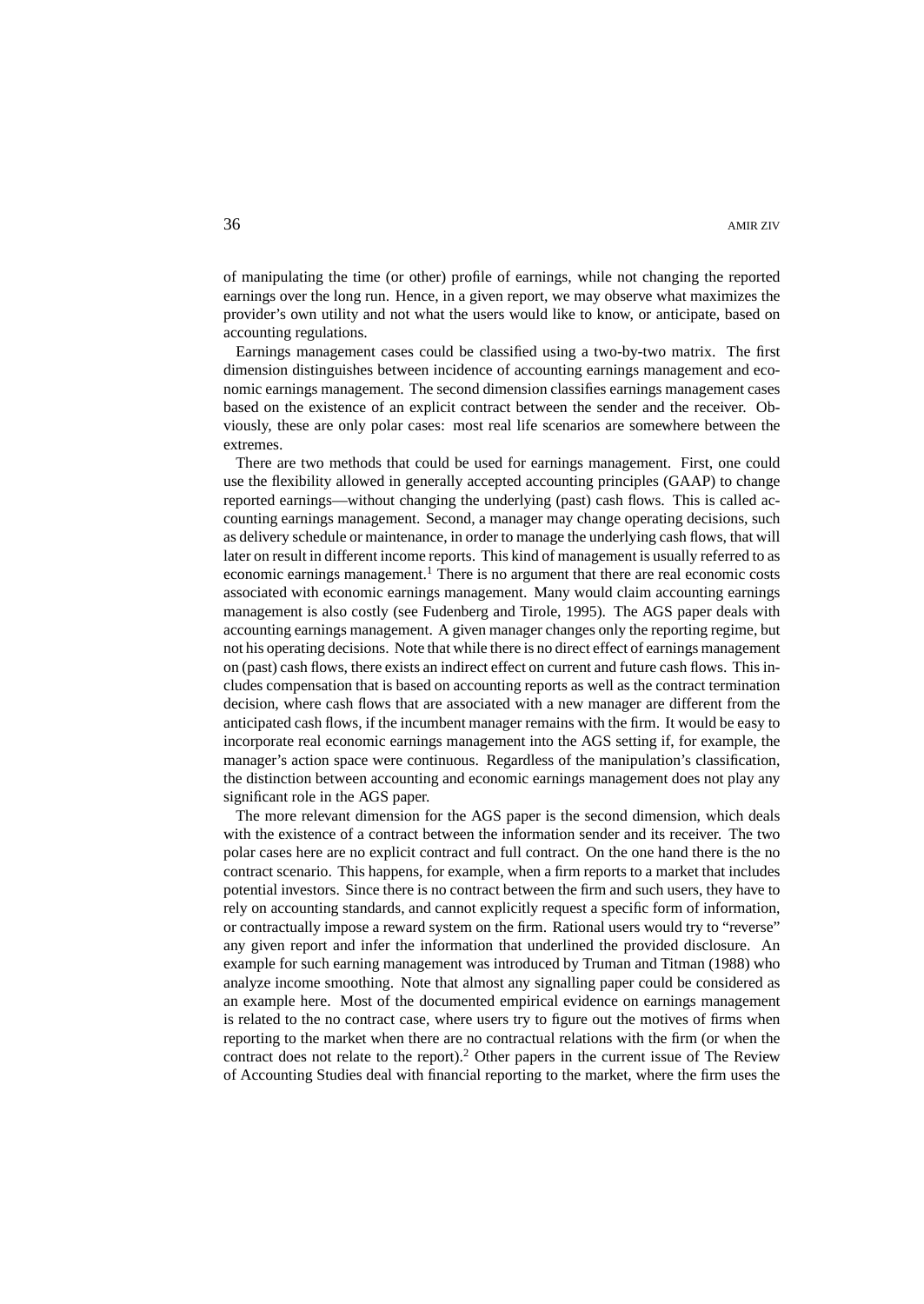# DISCUSSION OF "EARNINGS MANAGEMENT..." 37

flexibility of GAAP, and manages its accruals. Fields, Rangan, and Thiagarajan (1998) add another dimension and compare different kinds of reports, where the ability to manipulate differs across reports.

On the other hand, consider the case where the receiver of an earnings report has a contract with its sender. Usually we model such a scenario using the principal-agent framework. If the information structure involves hidden information, such that the agent's information is superior to that of the principal, there is room for a report, which we may label as an earnings report. Since the agent's information is private, he may benefit from earnings management, possibly at the expense of the principal. The AGS paper falls under the explicit contract category. The owner offers the manager an employment contract, and only the agent observes the realization of first period earnings.

An insightful result in the mechanism design literature is the revelation principle, due to Myerson (1979). The revelation principle simply states that under certain conditions any equilibrium outcome of any mechanism could be replicated by a truth telling equilibrium in another mechanism. In other words, for payoff-calculations we can confine attention to truth-telling mechanisms. Obviously, forcing someone to tell the truth could be very costly, and as Melumad and Reichelstein (1987) showed, so costly that the principal could find it desirable to give up on the agent's private information and act based on her own priors.

The Arya, Glover, and Sunder paper is motivated along the following lines: The revelation principle is troubling for the earnings management story, because if in equilibrium one always tells the truth, there is no earnings management by definition.3 However, they add, the revelation principle requires that certain conditions should hold. If the contracting space is restricted, such that some of the revelation principle's conditions are not met, we may observe earnings management.

My main concern is related to this motivation. One has to be very careful when using the revelation principle. The revelation principle states that we may have the same *payoffs* in a truth-telling equilibrium, but it does not predict the equilibrium behavior of the players. So, we may empirically observe a non-truth telling game, even when the assumptions of the revelation principle are not violated.<sup>4</sup> This may happen, for example, when the revelation mechanism is so complex that "real world" contracting parties do not want to use it. Currently, certain branches of the literature emphasize simple, and not necessarily optimal, contracts. See, for instance, the work of Demski and Dye (1997), or Baldenius (1998).

Violating the conditions stipulated in the revelation principle and restricting the contract space represents a hybrid between the full contract and the no contract cases. While the principal offers the agent an explicit contract, this contract is constrained and may not include some crucial elements. As a result, certain aspects of the principal-agent relationship are not included in the contract. In the first part of their paper, AGS contribute to the literature by summarizing the necessary conditions for the revelation principle to hold, and categorizing a variety of extant explanations of earnings management, based on the assumptions of the revelation principle the explanation violates. They conclude that no one violation is the "real" one; and possibly in many cases more than one assumption is violated.

In the second half of the paper, AGS develop their own model, building on the fact that violations of the revelation principle assumptions may lead to a non-truthful reporting, or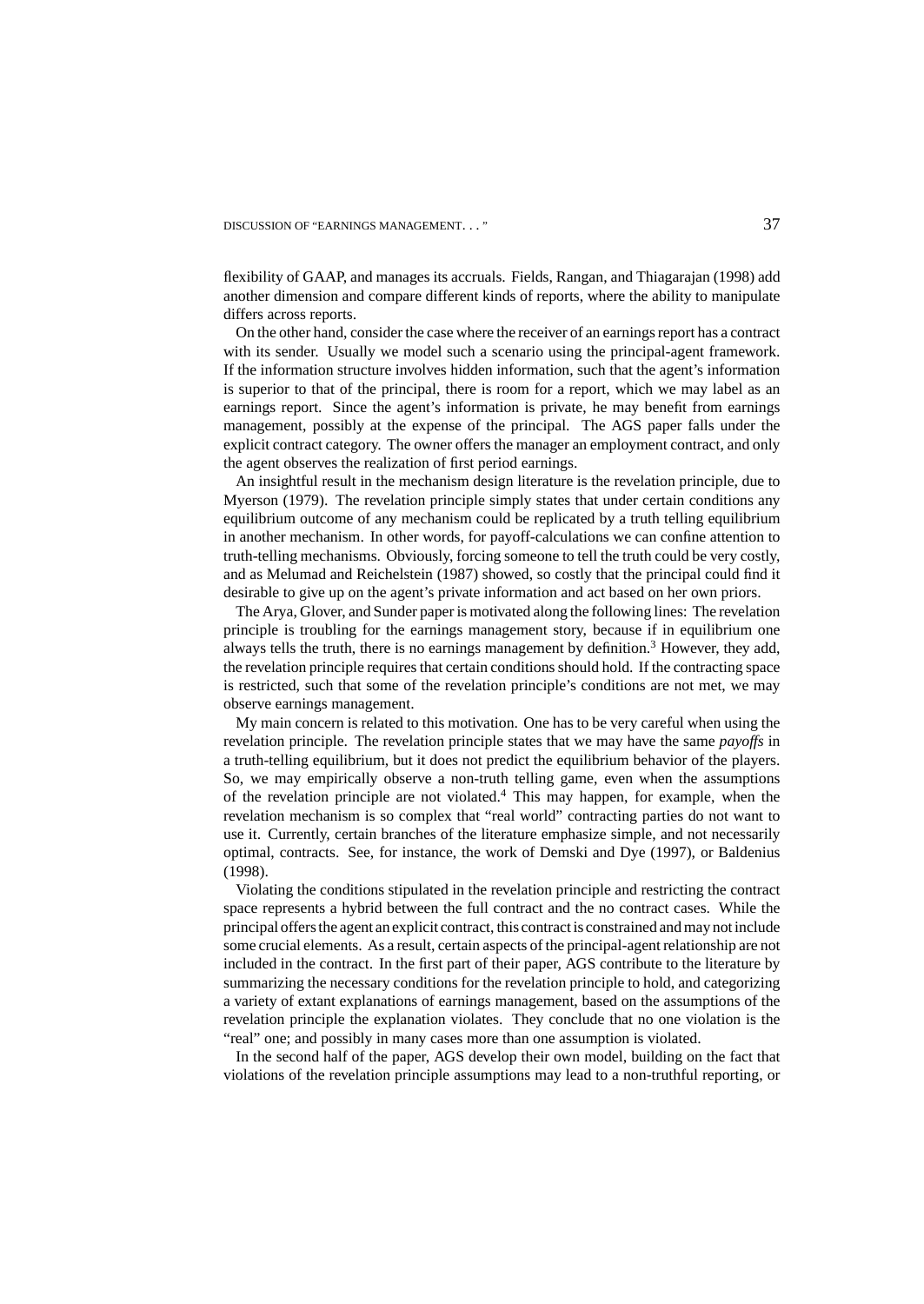to earnings management. (Recall my earlier comment that this is not a necessary condition for any observed manipulation.) An important question is whether earnings management is harmful. Many tend to view the ability to manipulate earnings as a drawback, and as a welfare reducing activity that should be eliminated. What the second part of the paper shows is that, under certain circumstances, this is not true. In particular, one can observe a Pareto improvement when there exists a possibility (that is actually utilized) for earnings management. The main (and only) formal result of the paper is that for some set of parameters, the owner strictly prefers managed earnings to unmanaged earnings.

The insight here is that pre-action information could be welfare reducing, if the user cannot precommit to the way the information is used (and hence there is a violation of one of the revelation principle's conditions). A similar insight was used by Christensen (1982) to show that providing an agent with pre-action information may reduce the principal's ability to control him. What is different here, is that the principal realizes that having more information reduces her ability to control herself—if the principal has the information she might fire the agent—because this is ex-post optimal. However, since the agent knows he may be fired too often, the entire compensation scheme has to be changed. As a result, the overall payoffs to the principal are reduced. Since the principal lacks the ability to precommit, she prefers ignorance (i.e., not to have the information at all). Giving the agent the ability to manage the earnings is a *costly* way for the principal to precommit to a given action or to a no action strategy.

Allowing the agent to manage the earnings report, which in the AGS model is equivalent to a case where the agent keeps his information private, is not the only way the principal could make sure the manager's contract is not terminated. The principal could add to the contract a reward paid to the agent if he is fired (e.g., severance payments) that will make the firing so expensive that the principal is better off retaining the agent under all circumstances. AGS acknowledge this limitation, but do not provide any strong argument why their earnings management explanation is more compelling or more descriptive (even at the anecdotal evidence level) than this, or any other, alternative. Also, in AGS's setting, the reported earnings are used by the principal only for the retention decision and the model does not allow for any trade-off between informative and uninformative systems. If earnings were relevant for other decisions, the suggested commitment device might be an expensive substitute to alternative mechanisms.

Below, I provide additional comments on modelling choices made by the authors and their potential impact on the results. Obviously, it is much easier to suggest than to model an extension. My first comment relates to the model's generality and the validity of its assumptions. The entire paper is written for a specific and constrained example. While it is always true that generalization of the results and relaxation of restrictive assumptions is desirable, it should be noted that AGS's findings are that it could be that the principal is better off with managed earnings, but it is not always the case; hence, generalization of the model cannot, by definition, generate any other result. At most, one would be able to derive necessary and/or sufficient conditions for Pareto improvement.

A limitation of the model is that it has only two possible outcomes, so under the earnings management case, the principal receives no information at the end of the first period. AGS's explanation for earnings management is based on a job-security argument. The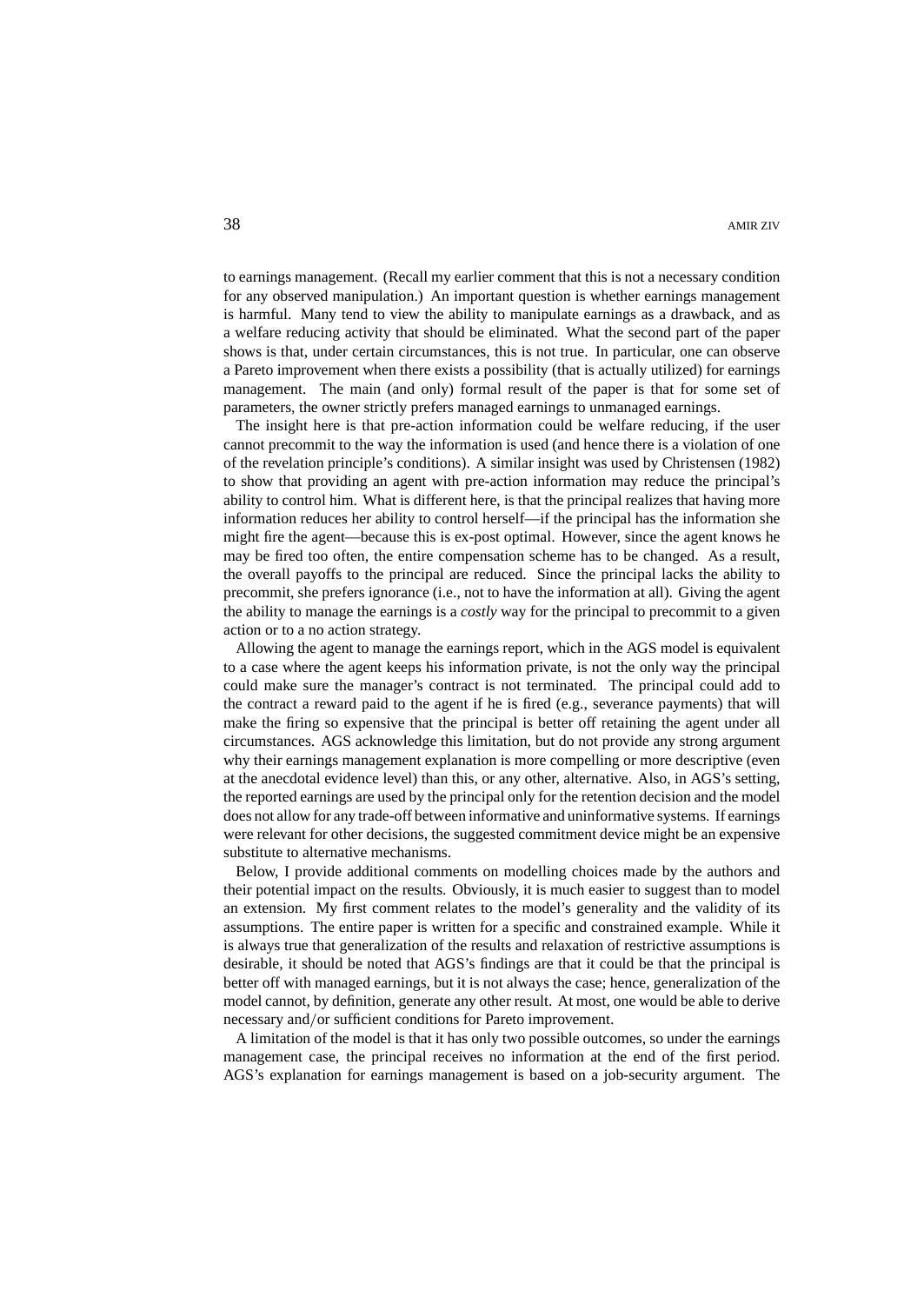DISCUSSION OF "EARNINGS MANAGEMENT..." 39

manager manipulates his first period report because truthful reporting of a low realization yields contract termination, which is costly to the manager. If the job-security argument is the reason for earnings management, and if the possible outcome space is expanded, we would anticipate that the manager overreports low outcomes and accurately reports higher outcomes (where his job is not in jeopardy). Establishing such a result would strengthen the authors' argument and validate the earnings management interpretation. Under the current setting, if aggregated information arrives at the end of the second period, with no report at the end of the first period, there is no change in the results. The principal actually derives her benefits from receiving delayed aggregated information, and not from earnings management.

Another assumption that should be revisited is the observability of  $X_1 + X_2$  at the end of the second period. The fact that the sum of the earnings over the life span of the firm is always observed is a tautology, but assuming that at any given point in time prior to liquidation the principal may perfectly observe total earnings is a strong assumption (Fudenberg and Tirole (1995) use an identical assumption). AGS's justification is that reversals often occur well before the end of the firm's life (e.g., the choice of a depreciation method can shift earnings only over the asset's life). However, using a going concern argument one should consider that new assets are purchased and that at any time prior to liquidation the manager can manipulate the financial report. A more reasonable approach is to assume that the difference between total accumulated reported earnings and total accumulated actual earnings is bounded (e.g., the maximum accumulated level of manipulation is no more than  $X_H - X_L$ ). Such an assumption can also have interesting implications on the contract offered to a new manager, because he will face some uncertainty regarding the actual financial position of the firm.

Similar to most principal-agent models, AGS provide only a partial equilibrium analysis. However, unlike other models, they use the outside market of management services as more than a benchmark. They explicitly consider interactions between the firm and that market. In particular, they use replacement managers and assume a personal loss of 2*K* and *K* for a manager who is fired after the first or the second period, respectively. Where are all other managers that are not currently employed by the firm? What is the source of the loss? The story is not sufficiently "tight." Note that the constraint of non-negative payments, when coupled with the personal loss, *K*, makes contract termination too desirable and a very strong punishment tool.

The paper does not include a first-best analysis. Hence, one cannot compare the reported results with a case where there is no information asymmetry. When will the owner replace a manager under a first-best scenario? Do we observe too many or too few replacements? Finally, it would be nice to formally demonstrate the impact of the assumption that when a new manager is hired, his productivity might be different from that of the current manager, despite the fact that all managers are ex-ante identical.

My comments should not overshadow my positive impression of the paper. AGS address an important issue, earnings management, and enhance our understanding of the motives for earnings manipulation. I hope additional research on this issue will follow.